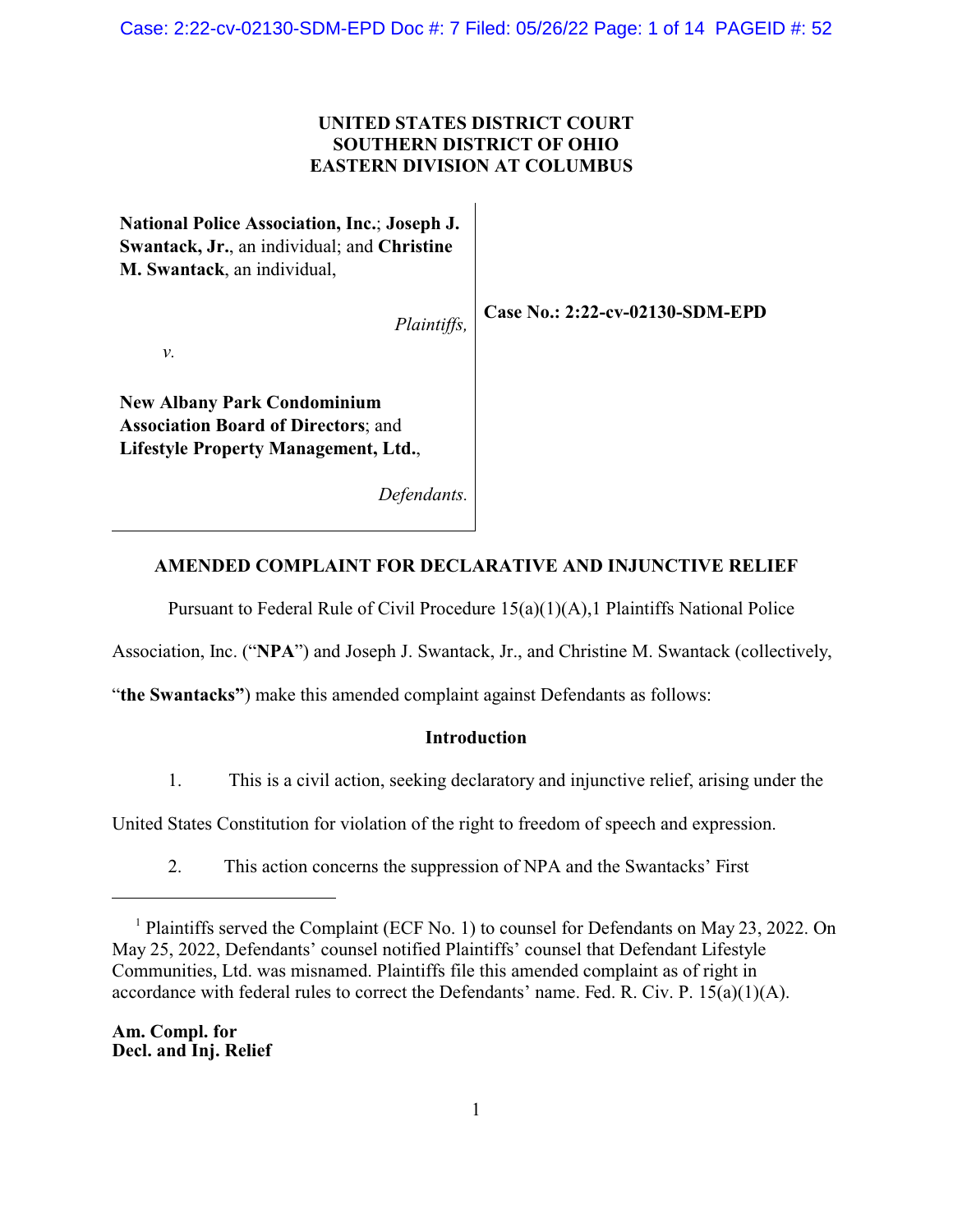Amendment rights to freedom of speech and expression through action by Defendants in preventing the Swantacks from flying the "Thin Blue Line" flag owned by NPA outside of the Swantacks' private residence.

### **Jurisdiction and Venue**

3. This court has jurisdiction under Article III, Section 2, of the United States Constitution, which permits federal courts to hear "all cases, in law and equity, arising under this Constitution, [and] the laws of the United States . . . ."

4. Venue is proper pursuant to 28 U.S.C. § 1391 because the events giving rise to this complaint occurred in this district.

#### **Parties**

5. Plaintiff NPA is a registered  $501(c)(3)$  educational organization incorporated in Indiana with a principal place of business in Noblesville, Indiana. Its mission is to educate supporters of law enforcement in how to aid police departments in accomplishing their goals and does so through mailings, national TV and radio public service announcements, legal filings on behalf of police officers and agencies, articles authored for NPA by law enforcement experts, book publishing, and a podcast. NPA is the owner of the "Thin Blue Line" flag ("the Flag") that the Swantacks wish to fly outside of their New Albany Park residence.

6. Plaintiffs Joseph J. Swantack, Jr. ("**Mr. Swantack**") and Christine M. Swantack ("**Mrs. Swantack**") owned and resided in a condominium in the New Albany Park Condominium Association during the time of the events which are the impetus for this action. The Swantacks flew a "Thin Blue Line" flag outside of their residence until Defendants assessed

**Am. Compl. for Decl. and Inj. Relief**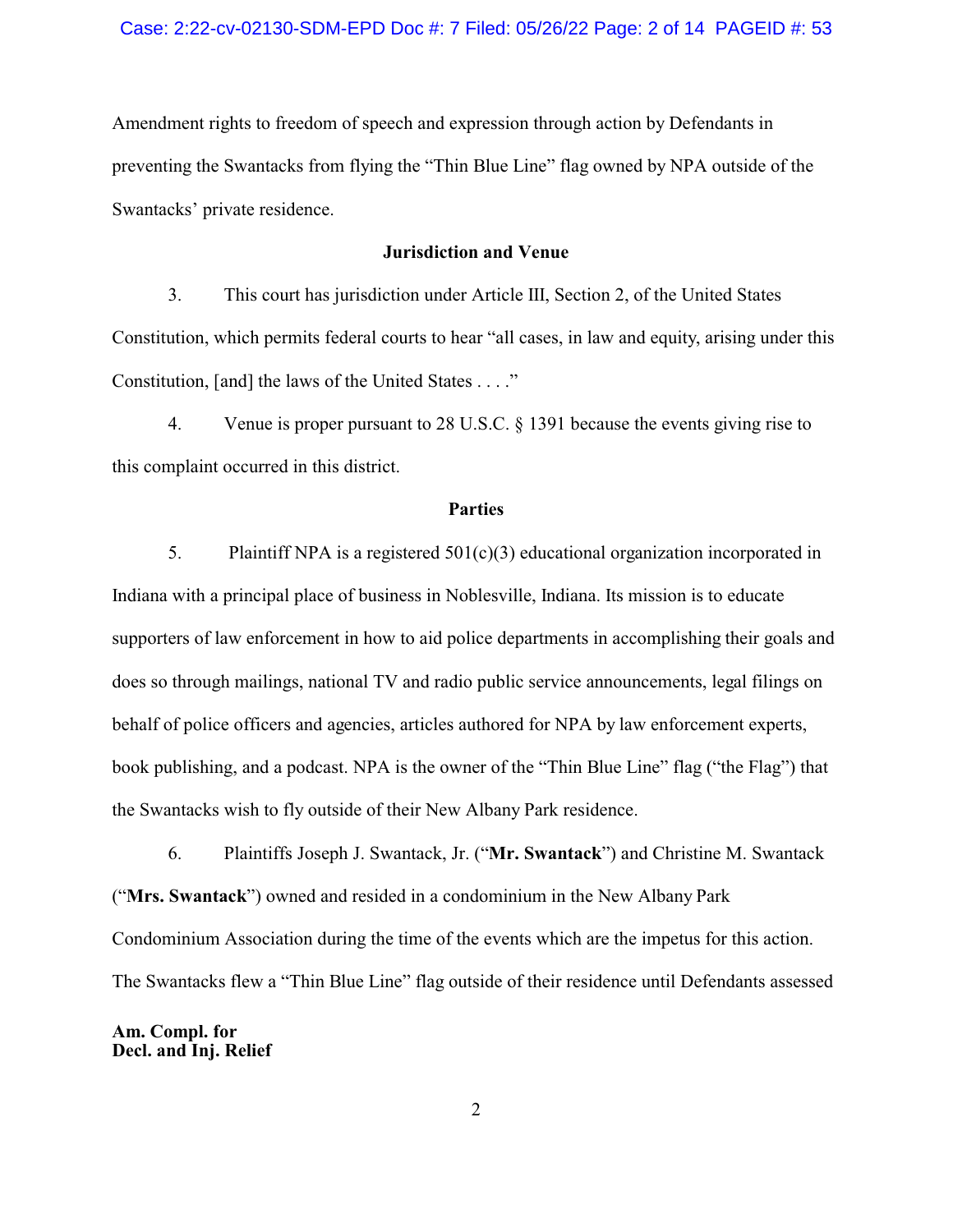#### Case: 2:22-cv-02130-SDM-EPD Doc #: 7 Filed: 05/26/22 Page: 3 of 14 PAGEID #: 54

the Swantacks monetary penalties and threatened the Swantacks with additional legal action. The Swantacks wish to display the Flag owned by NPA as soon as they are legally permitted.

7. Defendant New Albany Park Condominium Association Board of Directors ("**the Board**") is the governing body of the New Albany Park Condominium Association. According to the New Albany Park website, the Board is currently comprised of Joshua Moore (President), Zach Hazlett (Secretary), Carlee Baumgardner (Treasurer), Jimmie Bryson, Blair Hartley, and Jeremy Xander.2 The clubhouse for the New Albany Park Condominium Association is located at 5777 New Albany Road W, New Albany, Ohio, 43054.

8. Defendant Lifestyle Property Management, Ltd. ("**LC**") is a property management company that manages the New Albany Park Condominium Association. LC's principal place of business is located at 230 West Street, Suite 200, Columbus, Ohio, 43215.

#### **Facts**

#### **A. The "Thin Blue Line" Flag**

9. The Swantack own and reside in a condominium in the New Albany Condominium Park. The Swantacks have resided in this condominium since approximately February of 2019.

10. On or about August of 2020, the Swantacks began flying a "Thin Blue Line" flag from the front porch of their private residence in the New Albany Condominium Park.

11. According to the "Thin Blue Line" website, "[t]he 'Thin Blue Line' American

**Decl. and Inj. Relief** 

<sup>2</sup>New Albany Park, http://www.newalbanyparkcondo.com/contact-us (last visited April 27, 2022). **Verified Compl. for**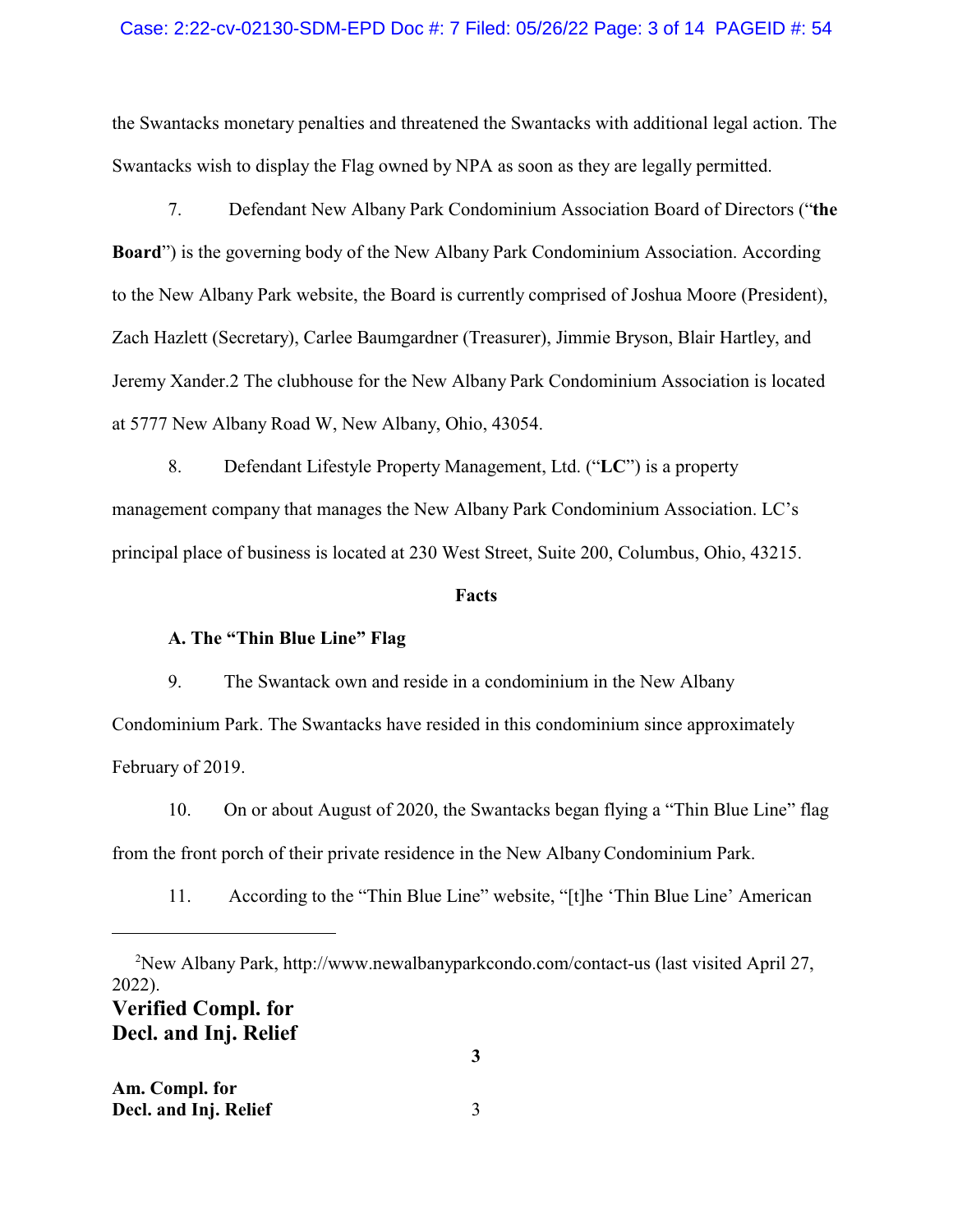#### Case: 2:22-cv-02130-SDM-EPD Doc #: 7 Filed: 05/26/22 Page: 4 of 14 PAGEID #: 55

flag represents law enforcement and is flown to show support for the men and women who put their lives on the line every day to protect us. This flag is a sign for promoting compassion and support for our nation's police officers."3

12. The "Thin Blue Line" Flag is an otherwise black and white American flag with a single blue stripe located just below the star. *Id.*

13. The Swantacks chose to fly the "Thin Blue Line" flag outside of their private residence as an expression of their patriotism and their gratitude toward and honor for law enforcement.

14. Specifically, Mrs. Swantack served as a hospital corpsman in the United States Navy. She was on active duty from 1981 to 1986 and reserve from 1986 to 1992. Mr. Swantack intermittently contracts in a civilian capacity with the United States Department of Defense. His grandfather and father served in the United States military during World Wars I and II, respectively.

#### **B. Notice of Violation and Demand Letter from the Board and LC**

15. On or about July 16, 2020, the Swantacks received a notice of violation from LC on behalf of the New Albany Park Condominium Association advising that the Flag was not an "approved" flag and citing Article IX, Section 9.15 of the New Albany Park Condominium

<sup>&</sup>lt;sup>3</sup>Thin Blue Line USA,

https://www.thinbluelineusa.com/blogs/thin-blue-line-blog/what-is-the-thin-blue-line (last visited April 27, 2022).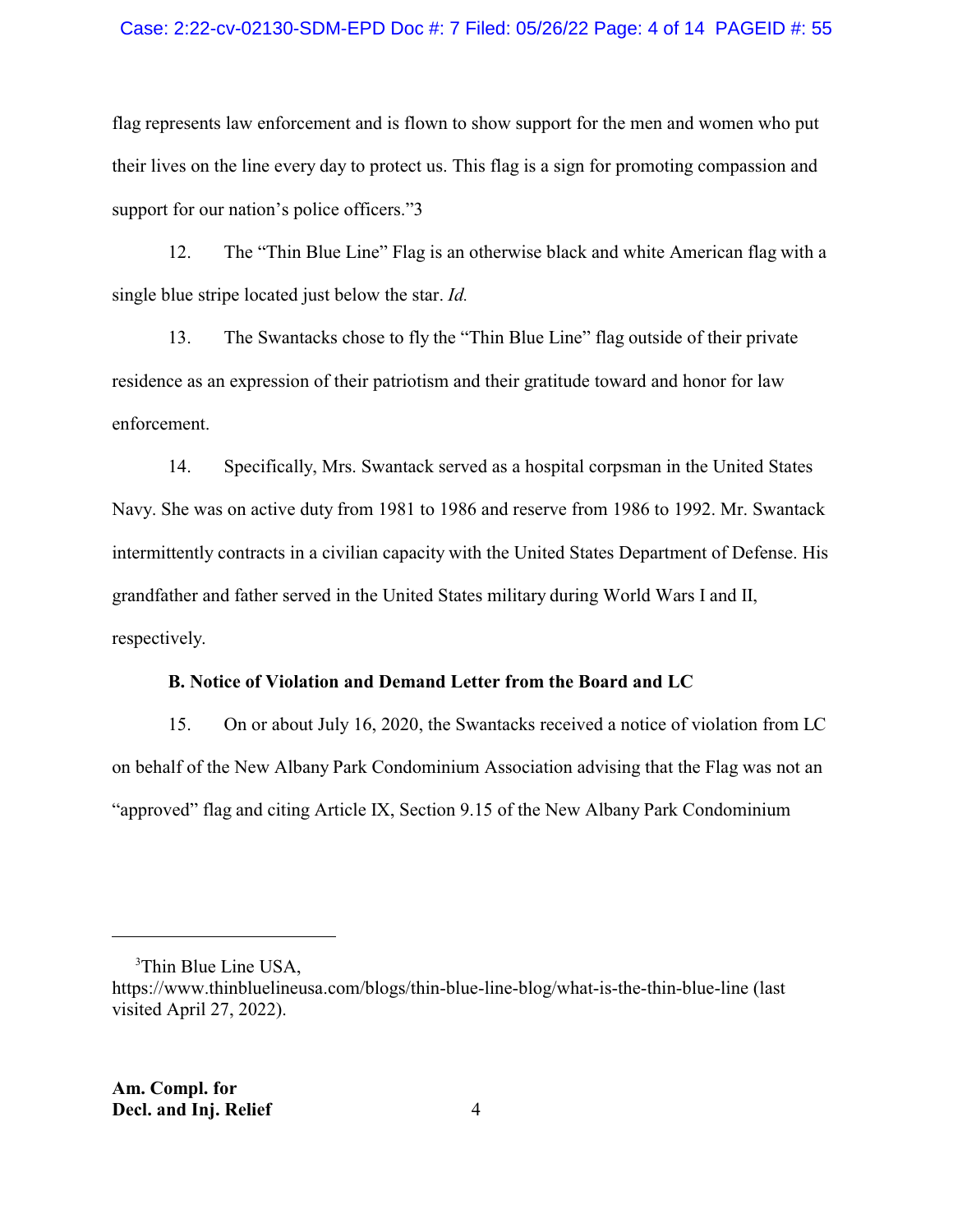#### Case: 2:22-cv-02130-SDM-EPD Doc #: 7 Filed: 05/26/22 Page: 5 of 14 PAGEID #: 56

Association rules and regulations.4 *See* First Notice of Violation, dated July 16, 2020, attached as Exhibit 1; New Albany Park Community Guidelines Handbook, Article IX, Section 9.15, attached as Exhibit 2.

16. On or about August 30, 2021, on behalf of the New Albany Park Condominium Association, LC sent the Swantacks a second notice of violation. LC informed that a \$50.00 enforcement assessment was charged to the Swantacks' account and that continued "violation" could result in loss of amenity access and/or legal action, but that the Swantacks had the "right to a hearing with the Board of Directors and Management" if they disputed the violation. *See* Second Notice of Violation, dated August 30, 2021, attached as Exhibit 3.

17. On or about September 2, 2021, Brad J. Terman, counsel for LC, sent a demand letter to the Swantacks advising that the Flag should be removed immediately, or Defendants would proceed with legal action against the Swantacks. *See* Demand Letter, dated September 2, 2021, attached as Exhibit 4 ("the Association will be forced to proceed with formal action to enforce the Declaration and rules.")

18. On or about September 17, 2021, on behalf of the New Albany Park Condominium Association, LC sent the Swantacks a third notice of violation. LC noted that a \$100.00 enforcement assessment was charged to the Swantacks account but added that the

<sup>&</sup>lt;sup>4</sup> Per Article IX, Section 9.15: "Residents may display the American Flag. All other flags/banners are prohibited with the exception of the State of Ohio flag, POW/MIA flag, Gold, Blue, and Silver Star Banners, military deployment banners, and team flags as designated below."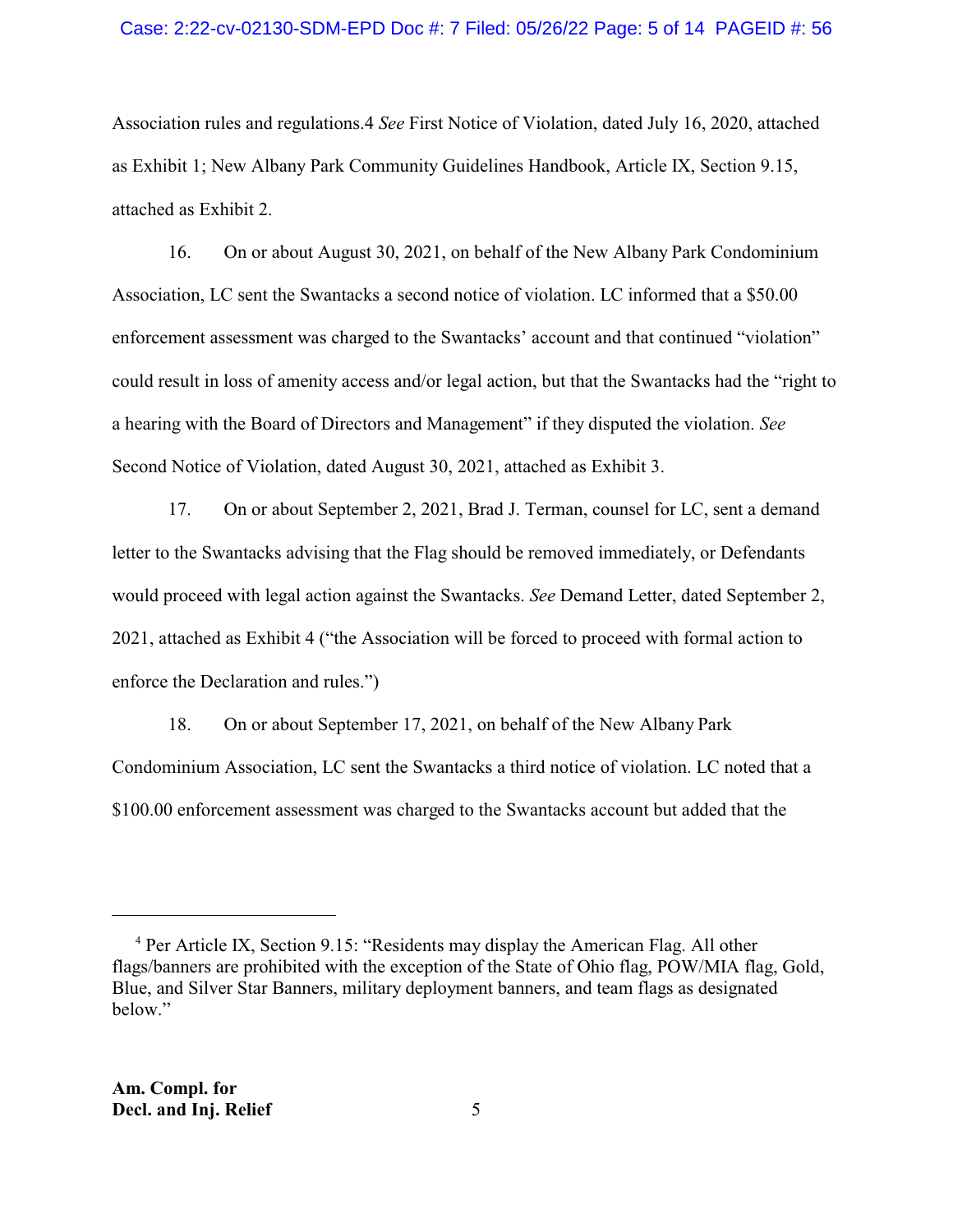Swantacks were entitled to a hearing with the Board.5 *See* Third Notice of Violation, dated September 17, 2021, attached as Exhibit 5.

19. On or about October 11, 2021, on behalf of the New Albany Park Condominium Association, LC sent the Swantacks a notification of an unpaid balance of \$635.00. *See* Notification of Unpaid Balance, dated October 11, 2021, attached as Exhibit 6.

#### **C. The Swantacks' Request for a Meeting with the Board**

20. On or about October 11, 2021, Mrs. Swantack emailed Cody Curtis, LC Associations Manager ("Curtis"), to request copies of the demand letter and any other relevant documentation in the possession of the Board which referenced the Swantacks' flying the Flag at their private residence. Christine also advised that she was available to meet with the Board on October 18, 2021, in advance of the regularly scheduled Board meeting. *See* Email from Christine M. Swantack to Cody Curtis, dated October 11, 2021, attached as Exhibit 7.

21. On or about October 12, 2021, Curtis emailed Christine and advised that the Board was unavailable to meet with the Swantacks on October 18, 2021, and that he would add the matter to the Executive Board meeting agenda to determine the availability of the Board to meet with the Swantacks. Curtis also stated that all correspondence and documentation had been previously sent directly to the Swantacks. *See* Email from Cody Curtis to Christine M. Swantack, dated October 12, 2021, attached as Exhibit 7.

<sup>&</sup>lt;sup>5</sup> "As required under Chapter 5311 and 5312 of the Ohio Revised Code, you have the right to a hearing with the Board of Directors to contest this violation if you have not already done so. To request a hearing, please deliver a written or emailed notice within ten (10) days after receiving this notice. After the hearing, the Board or its agent will deliver a written notice of resolution within thirty (30) days of the date of the hearing."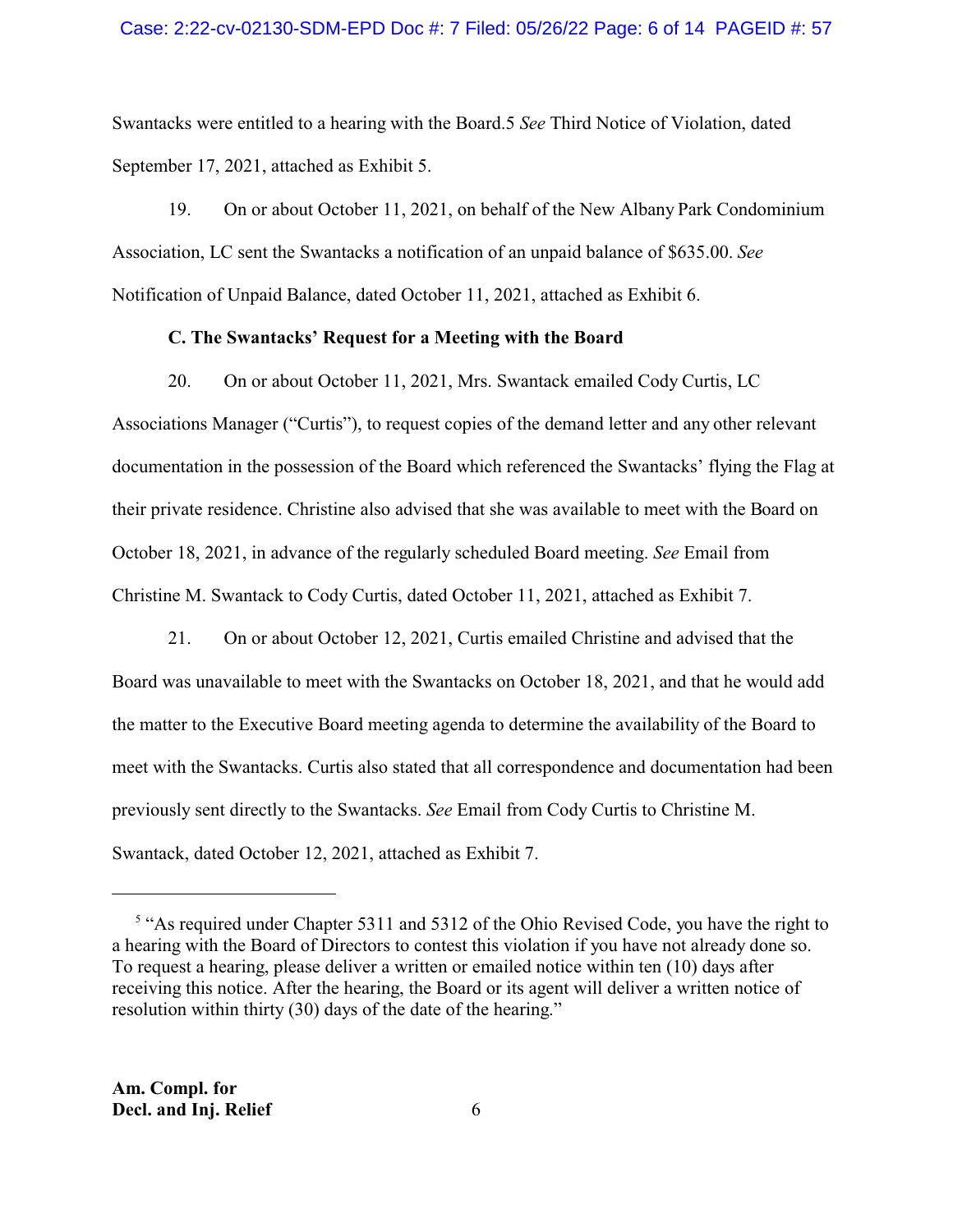22. On or about October 12, 2021, Christine requested an immediate stay on all

pending and future "enforcement assessments" and "imposition of legal fees" until the

Swantacks could virtually or physically meet with the Board. Christine also requested copies of

invoices from LC=s legal counsel. *See* Email from Christine M. Swantack to Cody Curtis, dated

October 12, 2021, attached as Exhibit 7.

23. On or about October 20, 2021, in an effort to avoid the previously threatened

legal action and any additional charges assessed or shifted to the Swantacks' account, Mr.

Swantack emailed LC and the Board the following:

This memo serves as advising you that Mrs. Christine Swantack, and I, will pay the accumulated fines and legal assessments that have been assessed and imposed on us, here at our residence [address redacted] by the end of the month [October] and that the >Thin Blue Line= flag has been taken down. But, if Mrs. Swantack and I learn that we have a legal right to display the >Thin Blue Line= flag in the future, we will place the flag back.

*See* Email from Joseph J. Swantack, Jr., to the Board, dated October 20, 2021, attached as

Exhibit 8.

24. On or about October 20, 2021, Mr. Curtis acknowledged receipt of this message and advised that recent legal fees (of which the Swantacks had no prior knowledge) from communications between Defendants' legal team and a local news station would also be charged to the Swantacks' account. *See* Email from Cody Curtis to the Swantacks, dated October 20, 2021, attached as Exhibit 8.

25. On or about November 5, 2021, Mr. Curtis emailed the Swantacks a statement dated November 5, 2021, which included a legal charge for expenses totaling \$967.50, and a charge totaling \$112.50. The period for each charge indicated "FLAG ENFORCEMENT" and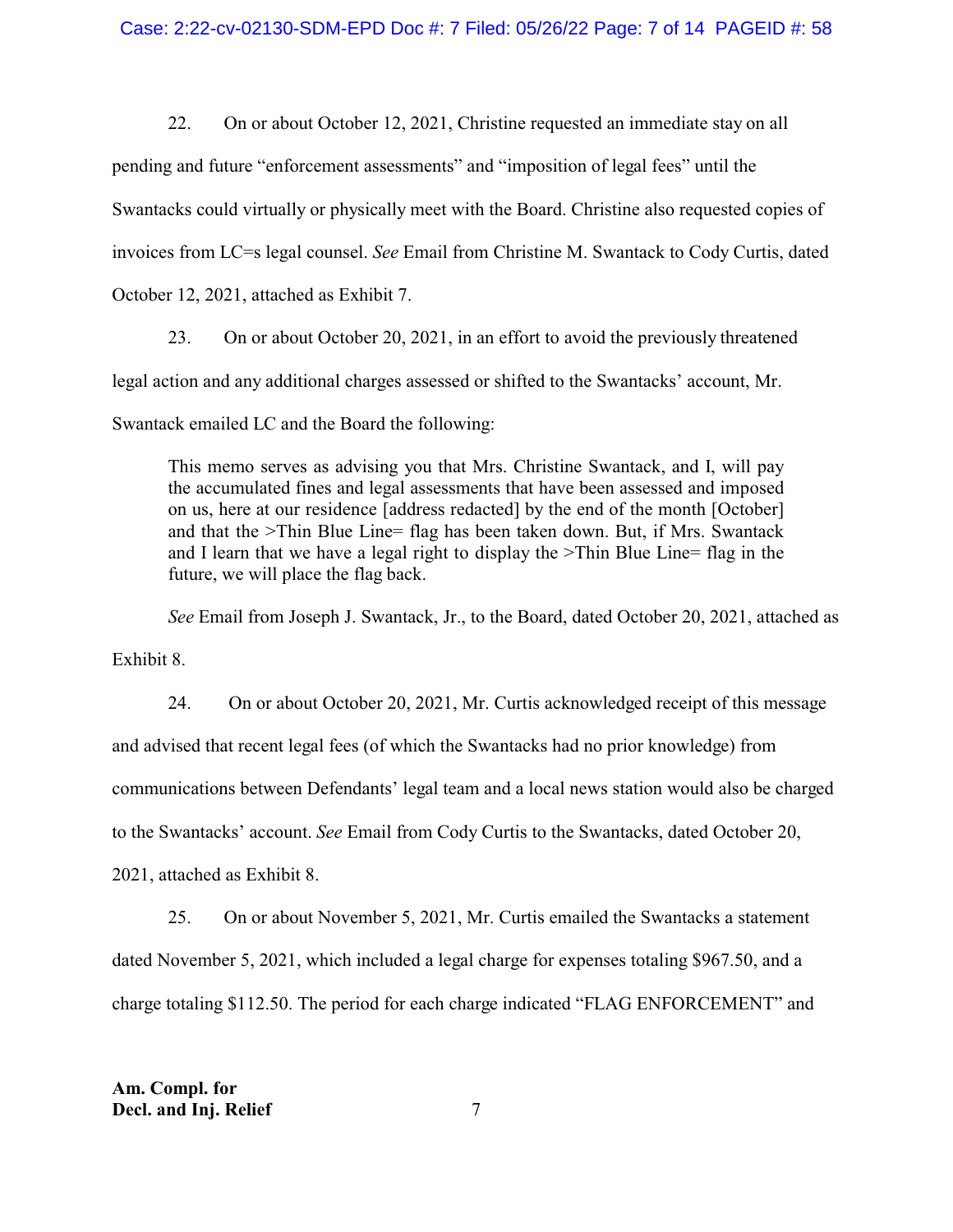"FLAG ENFORCEMENT 8.2.2021" respectively. *See* Statement for Christine Swantack, dated November 5, 2021, attached as Exhibit 9.

26. These legal expenses were assessed under Ohio Rev. Code ' 5311.19(A), which permits fee-shifting when a homeowners' association seeks to commence a civil action for damages violation of the association's bylaws or guidelines. (*See* discussion *infra* Count I).

27. Enclosed with the statement were two letters addressed to the New Albany Park Condominium Association from Williams & Strohm, LLC, attorneys at law. The letters (dated August 2, 2021, and November 1, 2021) included a redacted breakdown of the legal expenses charged to the Swantacks, including a conferencing regarding "Joseph Swantack violation and options for proceeding," emailing the Swantacks and NPA, addressing media inquiries, and drafting a complaint for injunctive and monetary relief. *See* Williams & Strohm Legal Expenses Letter dated August 2, 2021, and November 1, 2021, attached as Exhibit 10.

28. Because the Swantacks were effectively prevented from flying the Flag, owned by NPA, in accordance with their right to freedom of speech through Defendants' action by shifting legal fees under Ohio Rev. Code ' 5311.19(A) and threatening judicial enforcement, Defendants' action effectively chilled NPA and the Swantacks' right to freedom of speech.

29. NPA and the Swantacks wish for the Swantacks to fly the Flag owned by NPA outside of their private residence in accordance with both NPA and the Swantacks' First Amendment rights to freedom of speech and expression.

30. NPA and the Swantacks are suffering irreparable harm in not being permitted to exercise their First Amendment rights to freedom of expression as described herein.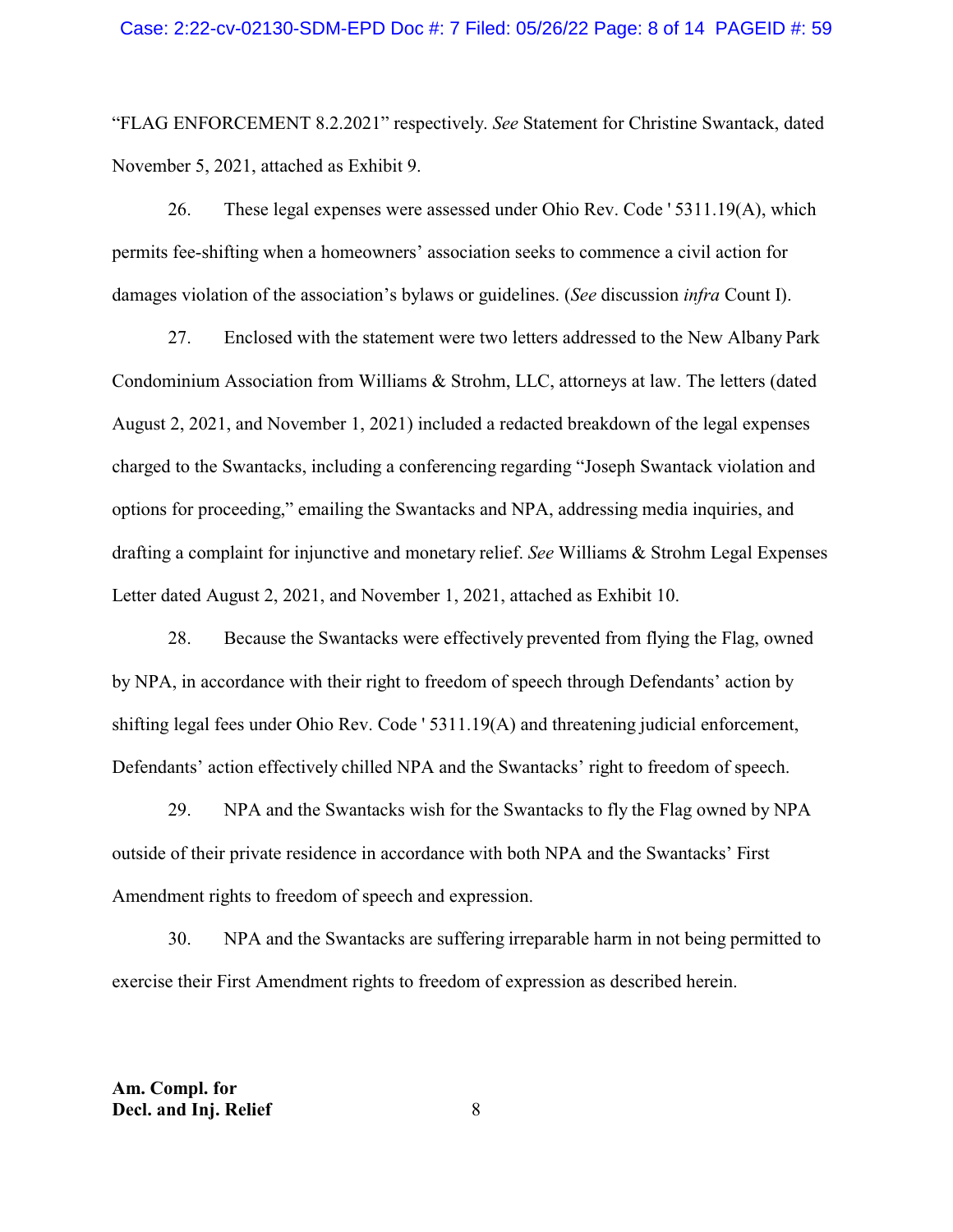31. There is no adequate remedy at law.

### **Count I - Violation of Right to Freedom of Expression U.S. Const. amend. I (42 U.S.C. § 1983)**

32. Plaintiffs allege and incorporate by reference all above facts and allegations.

33. The First Amendment of the United States Constitution prohibits abridgement of the freedoms of speech and expression.

34. The First Amendment is applied to the States through the Fourteenth Amendment.

35. The right to the freedom of speech under the First Amendment is not only secure from interference by governmental or public bodies, but under certain circumstances from interference by private actors as well.

36. Courts have found that in cases in which restrictive covenants prevent homeowners from exercising their right to free speech, judicial enforcement of such bylaws alone would constitute state action so as to bring those bylaws into the ambit of the First Amendment. (*See Lamprecht v. Tiara at the Abbey Homeowners Association*, No. 12-JE CC0027, 2013 WL 6144144 (Mo. Cir. Oct. 3, 2013)*; see also Gerber v. Longboat Harbour N. Condo., Inc.*, 724 F. Supp. 884, 885 (M.D. Fla. 1989), *order vacated in part on reconsideration*, 757 F. Supp. 1339 (M.D. Fla. 1991) (court found state action by virtue of judicial enforcement of private agreements contained in a declaration of a condominium.)

37. By even greater force of logic, where there is both a threat of judicial enforcement of a condominium's bylaws and a statute enacted by the state which would be enforcing it, the bylaws are thereby brought into the ambit of the First Amendment.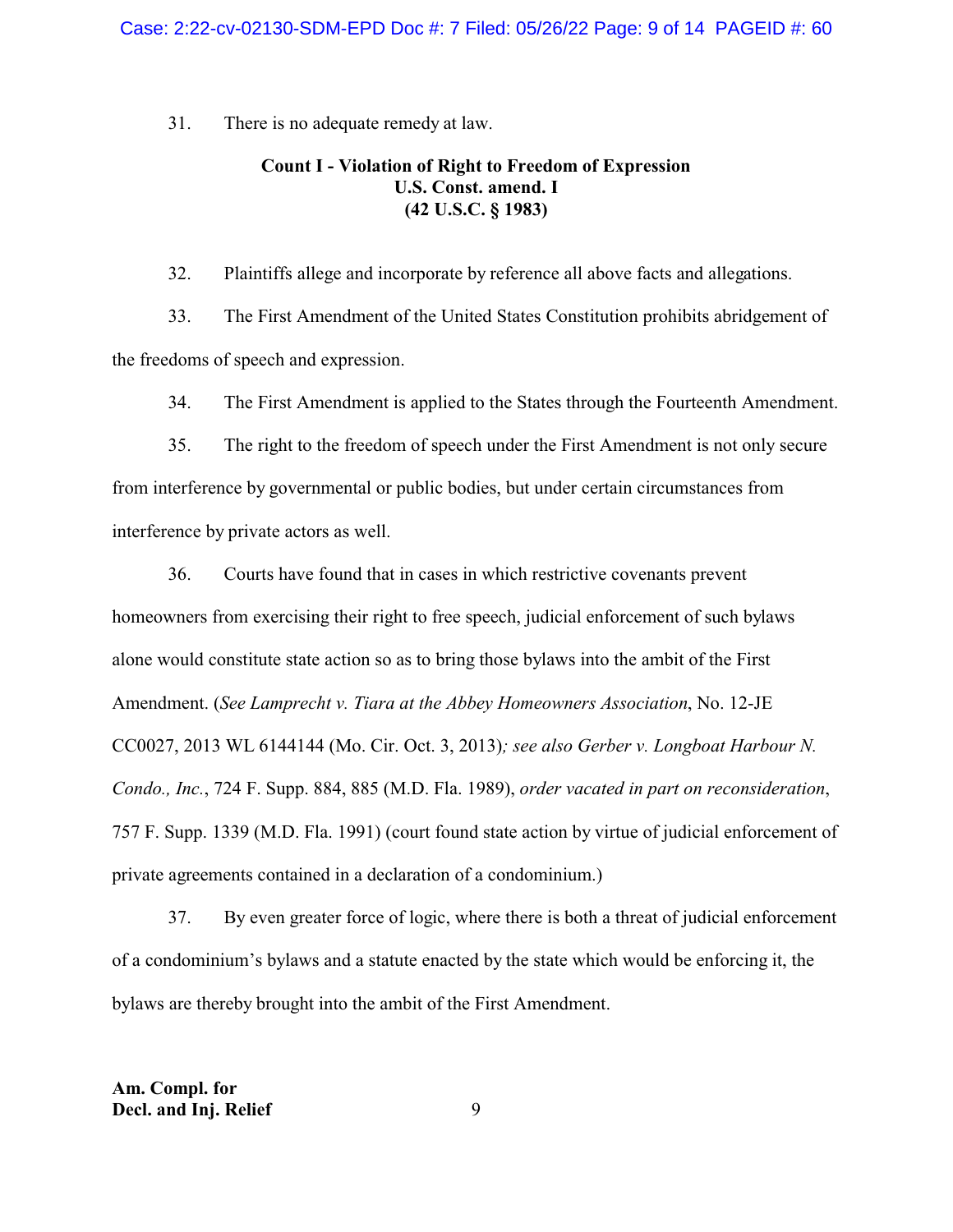#### Case: 2:22-cv-02130-SDM-EPD Doc #: 7 Filed: 05/26/22 Page: 10 of 14 PAGEID #: 61

38. The United States Supreme Court has held that in the context of civil actions involving private parties and common law claims that "the application of state rules in state courts in a manner alleged to restrict First Amendment freedoms constitutes 'state action' under the Fourteenth Amendment." *Cohen v. Cowles Media Co.*, 501 U.S. 663, 668 (1991).

39. Where state rules are applied in state courts in a manner which restricts First Amendment freedoms, there is action sufficient "to constitute 'state action' for purposes of the Fourteenth Amendment." *Bd. of Managers of Old Colony Village Condominium v. Preu*, 80 Mass.App.Ct. 728, 732 (2011); *see also Shelley v. Kraemer*, 334 U.S. 1, 20 (1948) ("State action. . . refers to exertions of state power in all forms.").

40. When an action is brought claiming that breach of such actions amounted to conduct entitling a party to shift its costs under state statute, the restrictions are subject to scrutiny under the First Amendment. *Preu*, *supra*, 80 Mass.App.Ct. at 733.

41. Ohio Revised Code Section 5311.19(A) permits this shift in costs and provides the following:

All unit owners, their tenants, all persons lawfully in possession and control of any part of a condominium property, and the unit owners association of a condominium property shall comply with all covenants, conditions, and restrictions set forth in a deed to which they are subject or in the declaration, the bylaws, or the rules of the unit owners association, as lawfully amended. Violations of those covenants, conditions, or restrictions shall be grounds for the unit owners association or any unit owner to commence a civil action for damages, injunctive relief, or both, and an award of court costs and reasonable attorney's fees in both types of action.

42. Because Defendants threatened legal action and judicial enforcement by the state

court and shifted attorneys' fees to the Swantacks following threat of legal action, the restriction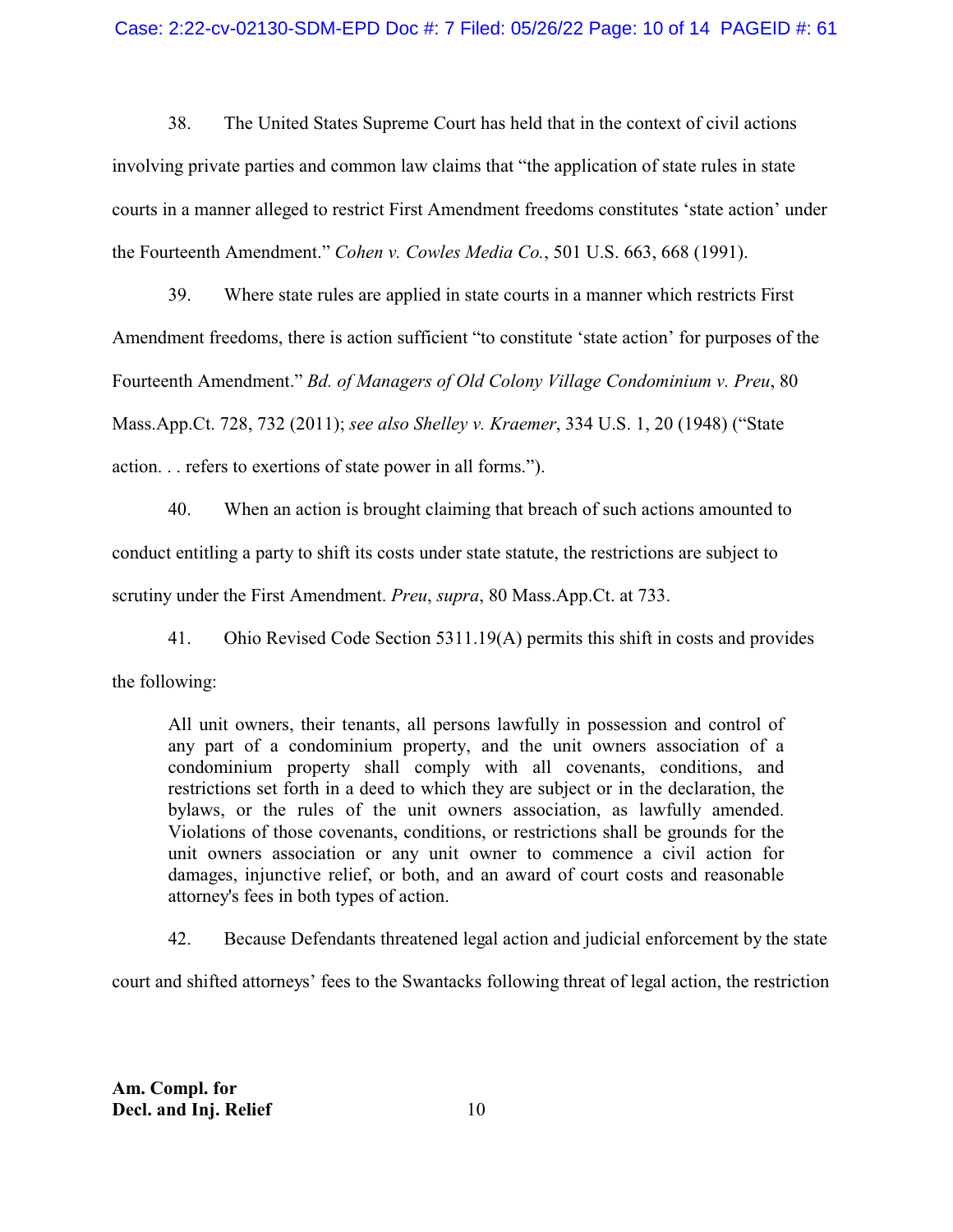is subject to scrutiny under the First Amendment.

43. The rights of homeowners to display a political sign such as a flag is balanced against the property rights of a homeowners' association to ascertain whether a restriction is reasonable and enforceable. *See For a Better Twin Rivers v. Twin Rivers Homeowners' Ass'n*, 929 A.2d 1060 (N.J. 2007); *see also Mazdabrook Commons Homeowners' Ass'n v. Khan*, 46 A.3d 507, 522 (N.J. 2012) (because a homeowners' association covenant that banned all signs except for for-sale signs was unreasonable and violated the state constitution, "the covenant that memorializes it is unenforceable.")

44. Because First Amendment protections are so strong for political speech inherent in residential flags, it cannot be reasonable for a homeowners' association to restrict such flags.

45. In preventing the Swantacks from displaying the Flag, Defendants have "restricted political speech, which lies at the core of our constitutional free speech protections." *Khan*, *supra*, 46 A.3d at 517. As the United States Supreme Court has recognized, "residential signs have long been an important and distinct medium of expressionC'a venerable means of communication that is both unique and important.'" *Id*. at 518 (quoting *City of Ladue v. Gilleo*, 512 U.S. 43, 54-55 (1994)).

46. Allowing private residents like the Swantacks to display signs or flags outside of their home is important for the additional reason of the precise location; they connect the message directly to the speaker. *Id*.

47. Because Ohio Rev. Code ' 5311.19(A) allows an action to be brought which claims that breach entitles a party to shift its costs, constituting state action, the restrictions are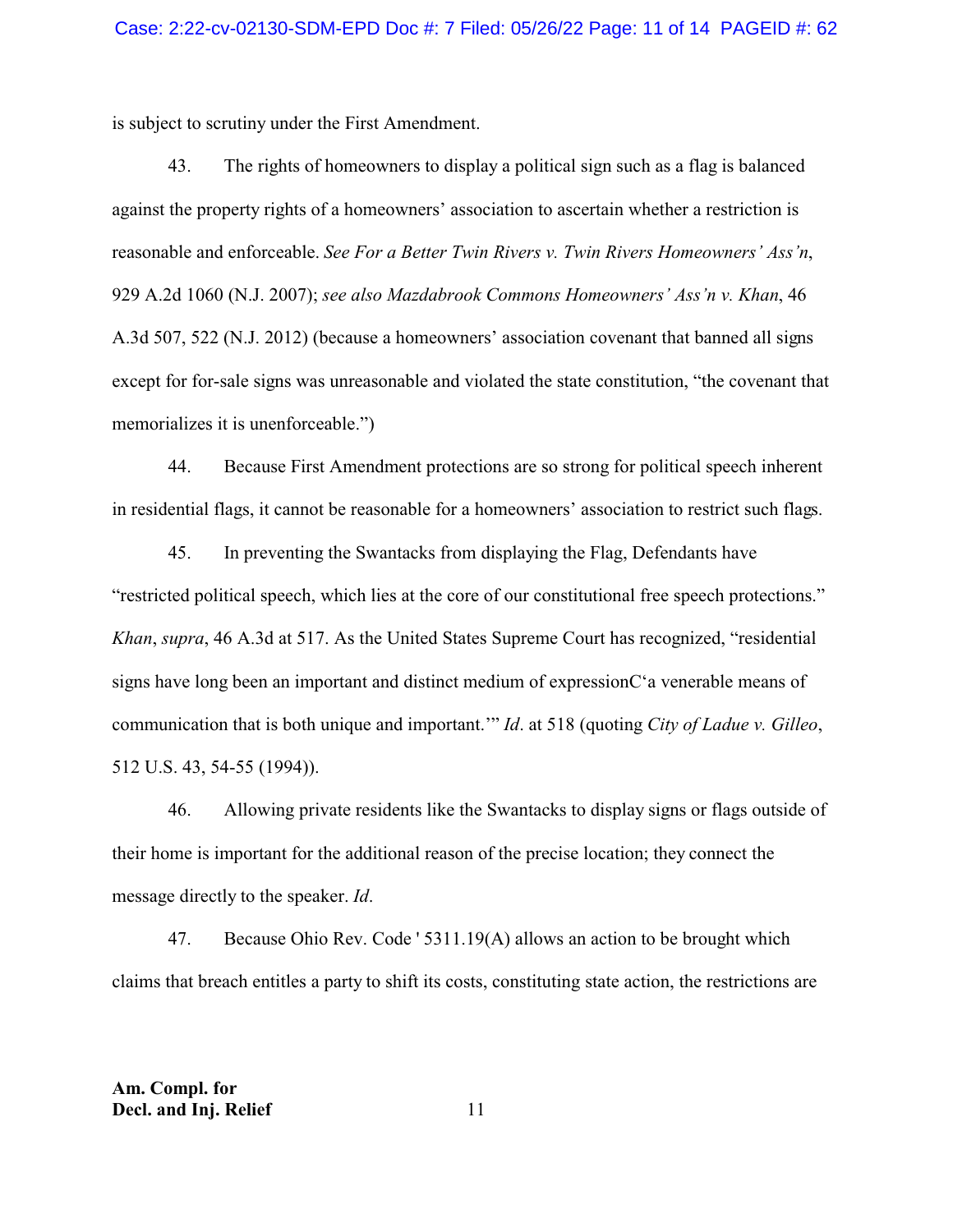subject to strict scrutiny.

48. The content-based prohibition on political speech is unconstitutional.

49. Defendants infringed on the Swantacks' right to freedom of speech and expression in first restricting them from displaying their own "Thin Blue Line" flag and subsequently from preventing them from flying the Flag given to them by NPA to fly when legally permitted.

50. Defendants infringed on NPA's right to freedom of speech and speech in restricting the Swantacks' from displaying the Flag owned by NPA as NPA owns the Flag and the Flag is not being displayed.

#### **Prayer for Relief**

**WHEREFORE**, Plaintiff request the following relief:

51. Declare Article IX, Section 9.15, of the New Albany Park Community Guidelines Handbook which prohibits NPA and the Swantacks from displaying the "Thin Blue Line" flag is unconstitutional under the First Amendment;

52. Enjoin Defendants from enforcing the provision in the Article IX, Section 9.15, of the New Albany Park Community Guidelines Handbook which precludes the flying of the "Thin Blue Line" flag;

- 53. Enjoin Defendants from any acts of retaliation or further wrongdoing;
- 54. Award interest, costs, and reasonable attorney fees;
- 55. Grant any other relief this Court deems appropriate.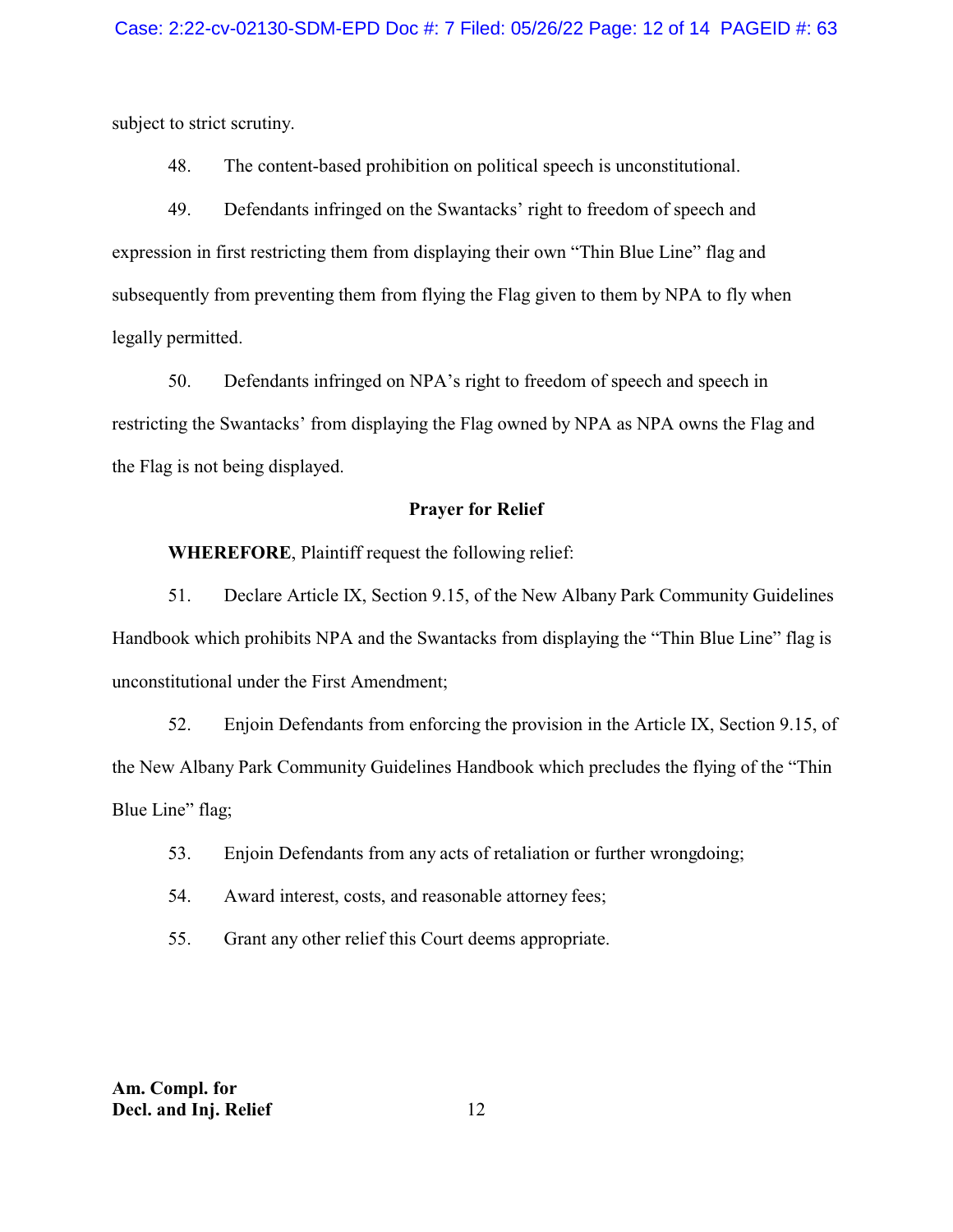### Case: 2:22-cv-02130-SDM-EPD Doc #: 7 Filed: 05/26/22 Page: 13 of 14 PAGEID #: 64

May 26, 2022 Respectfully submitted,

James Bopp Jr, IN Bar #2838-84\* jboppjr@aol.com *Lead Counsel for Plaintiffs* /s/ Melena S. Siebert Melena S. Siebert, OH Bar #35061-15\* msiebert@bopplaw.com *Trial Attorney for Plaintiffs*  Cassandra Dougherty, CA Bar #336487\* cdougherty@bopplaw.com *Counsel for Plaintiffs*  THE BOPP LAW FIRM, PC 1 South 6th Street Terra Haute, Indiana 47807 Telephone: (812) 232-2434 \*Pro hac vice applications forthcoming